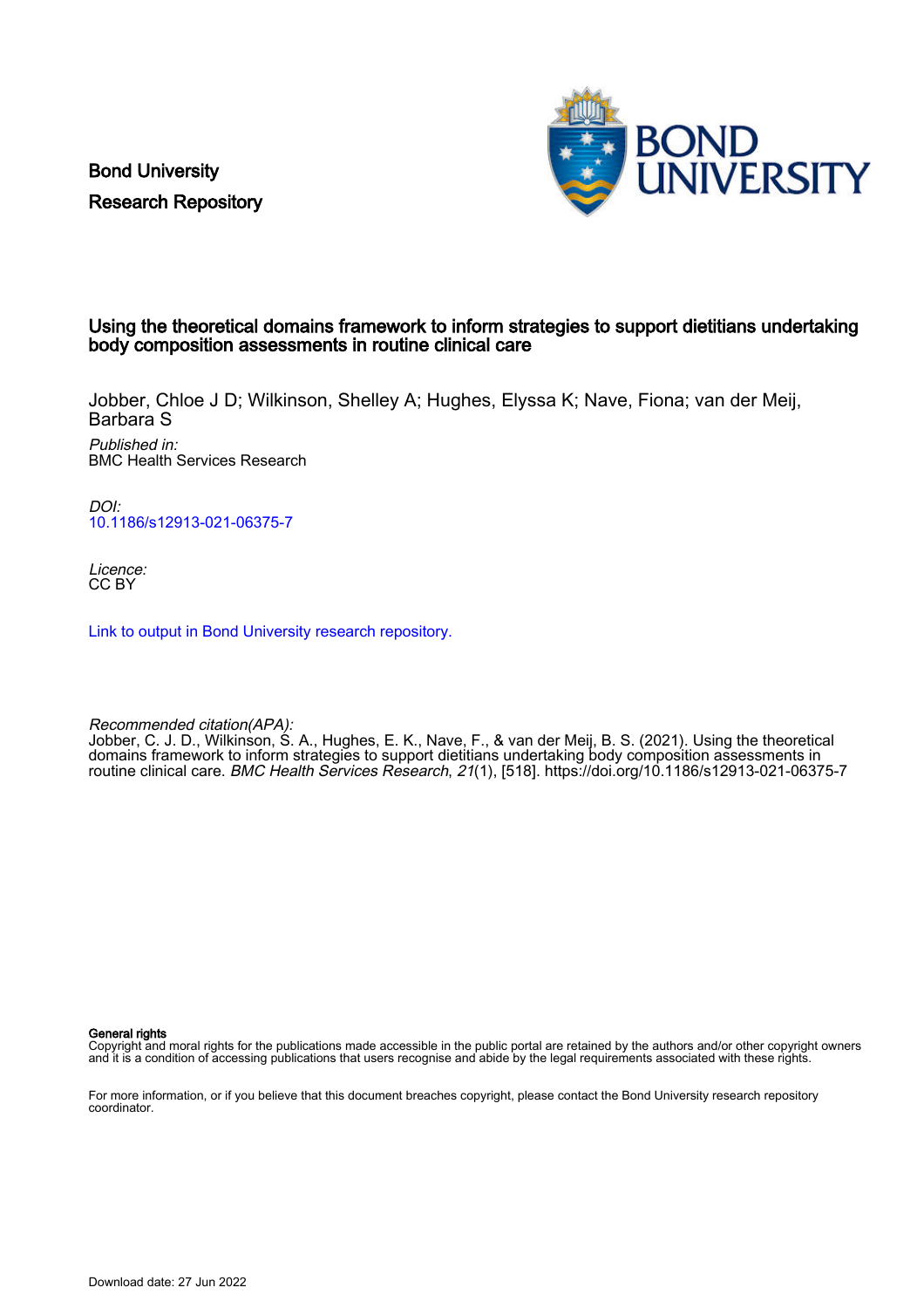# Using the theoretical domains framework to inform strategies to support dietitians undertaking body composition assessments in routine clinical care



Chloe J. D. Jobber<sup>1</sup>, Shelley A. Wilkinson<sup>1,2,3\*</sup>, Elyssa K. Hughes<sup>1,4</sup>, Fiona Nave<sup>1</sup> and Barbara S. van der Meij<sup>1,3,5</sup>

## Abstract

Background: Malnutrition, sarcopenia and cachexia are clinical wasting syndromes characterised by muscle loss. Systematic monitoring by body composition assessment (BCA) is recommended for the diagnosis, treatment and monitoring of the syndrome(s). This study investigated practices, competency, and attitudes of Australian dietitians regarding BCA, to inform a local implementation process.

Methods: Applying the Action cycle in the Knowledge to Action framework, surveys were distributed to the 26 dietitians of an 800-bed tertiary hospital. The survey assessed barriers and enablers to performing routine BCA in clinical care. Results were categorised using the Theoretical Domains Framework (TDF) and suitable interventions mapped using the Behaviour Change Wheel.

Results: Twenty-two dietitians (84.6%) completed the survey. Barriers to BCA were identified in all TDF domains, particularly in Knowledge, Skills, Social/professional role and identity, Beliefs about capabilities, and Environmental context and resources. Enablers existed in domains of: Skills; Beliefs about consequences; Goals; Environmental context and resources; Social influences; Intentions; Optimism; Reinforcement.

**Conclusions:** This study showed that hospital dietitians experience individual, team, and organisational barriers to adopt BCAs in clinical practice. We were able to formulate targeted implementation strategies to overcome these barriers to assist BCA adoption into routine practice.

Keywords: Barriers, Body composition assessment, Enablers, Malnutrition, Sarcopenia

## Background

Malnutrition, sarcopenia and cachexia are clinical wasting syndromes, prevalent in patients with acute or chronic diseases and frail elderly  $[1-3]$  $[1-3]$  $[1-3]$  $[1-3]$ . Malnutrition occurs in 20–50% [[1,](#page-11-0) [4\]](#page-11-0) of patients in acute care settings, sarcopenia in 15–70% [\[5](#page-11-0), [6](#page-11-0)] and cachexia in 5–80% [[7](#page-11-0)–

<sup>2</sup>School of Human Movement and Nutrition Sciences, The University of Queensland, Brisbane, Queensland 4072, Australia

Full list of author information is available at the end of the article



[9\]](#page-11-0). Malnutrition is defined as "a state resulting from lack of intake or uptake of nutrition that leads to altered body composition (decreased fat free mass) and body cell mass leading to diminished physical and mental function and impaired clinical outcome from disease" [[10](#page-11-0)]. Malnutrition is associated with reduced treatment efficacy and increased healthcare costs [[11](#page-11-0), [12](#page-11-0)]. Disease-related malnutrition is characterised by inflammation and can be acute or chronic. Chronic disease-related malnutrition is also called 'cachexia' and is characterised by "inflammation and ongoing loss of weight and muscle mass" [\[10](#page-11-0)].

© The Author(s), 2021 **Open Access** This article is licensed under a Creative Commons Attribution 4.0 International License, which permits use, sharing, adaptation, distribution and reproduction in any medium or format, as long as you give appropriate credit to the original author(s) and the source, provide a link to the Creative Commons licence, and indicate if changes were made. The images or other third party material in this article are included in the article's Creative Commons licence, unless indicated otherwise in a credit line to the material. If material is not included in the article's Creative Commons licence and your intended use is not permitted by statutory regulation or exceeds the permitted use, you will need to obtain permission directly from the copyright holder. To view a copy of this licence, visit [http://creativecommons.org/licenses/by/4.0/.](http://creativecommons.org/licenses/by/4.0/) The Creative Commons Public Domain Dedication waiver [\(http://creativecommons.org/publicdomain/zero/1.0/](http://creativecommons.org/publicdomain/zero/1.0/)) applies to the data made available in this article, unless otherwise stated in a credit line to the data.

<sup>\*</sup> Correspondence: [s.wilkinson@uq.edu.au](mailto:s.wilkinson@uq.edu.au) <sup>1</sup>

<sup>&</sup>lt;sup>1</sup>Department of Dietetics & Foodservices, Mater Health, South Brisbane, Queensland, Australia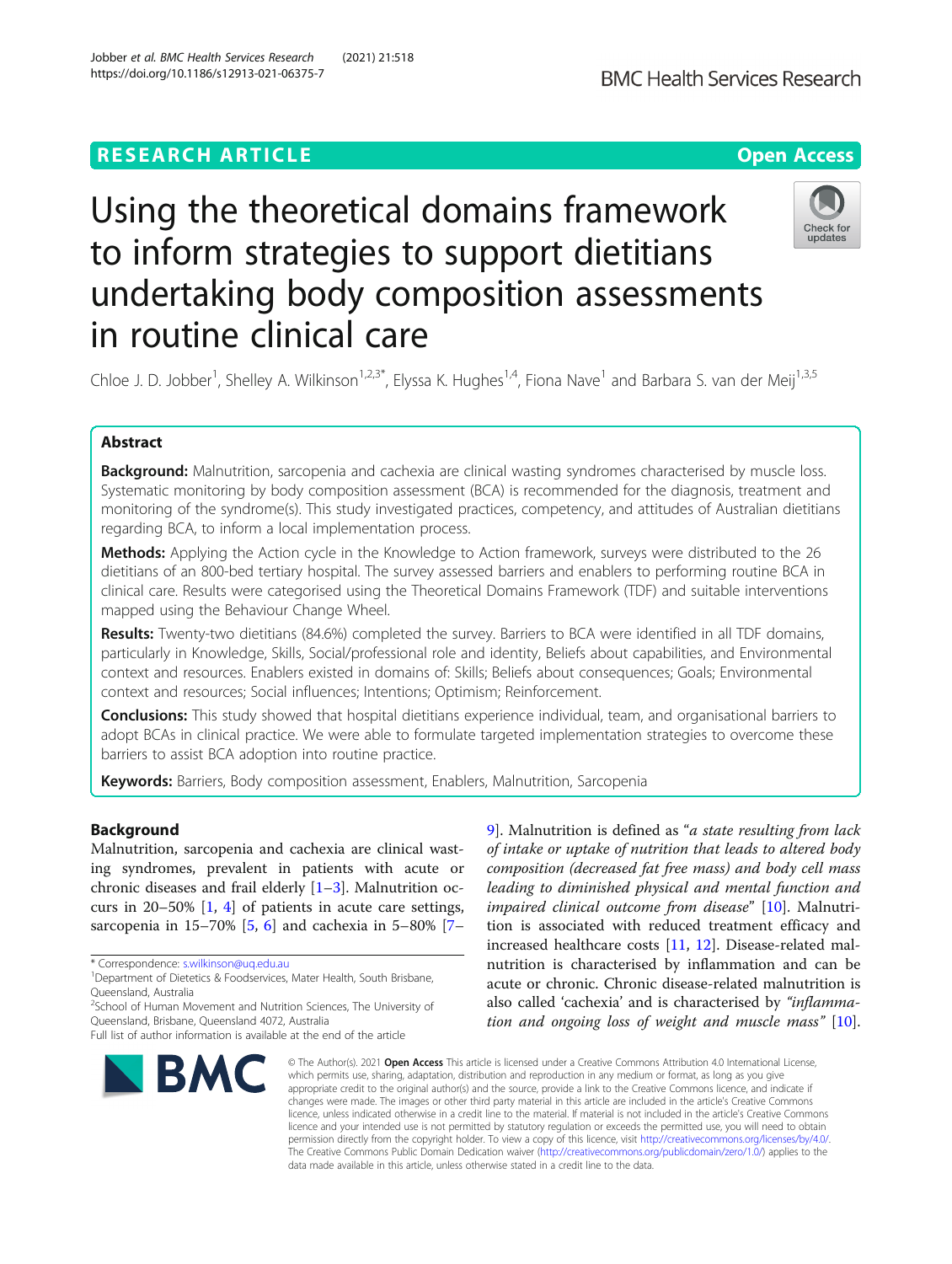Sarcopenia is a condition which is often associated with malnutrition. It is defined as "loss of skeletal muscle mass and strength related to ageing and/or chronic disease" [[13,](#page-11-0) [14\]](#page-11-0), and is associated with negative outcomes across health care settings including reduced survival, worse clinical outcomes and impaired quality of life in many clinical populations including oncology, surgical, hepatology, and older adults  $[15-17]$  $[15-17]$  $[15-17]$  $[15-17]$ . As sarcopenia is prevalent amongst elderly and chronically ill, assessment and treatment has been encouraged by several leading expert groups [[13](#page-11-0), [18](#page-11-0)]. To be able to identify sarcopenia, assessment of muscle strength and muscle quantity or quality is required.

The three syndromes of malnutrition, cachexia, and sarcopenia are present in hospital populations and although they have been well defined in clinical practice, the umbrella term 'malnutrition' is used for patients who show signs of inadequate food intake, weight loss, and muscle wasting. It is recommended to screen for malnutrition on admission to the hospital and regularly during hospital stay, and to treat malnutrition as early as possible [[10,](#page-11-0) [19,](#page-11-0) [20](#page-11-0)]. Malnutrition is typically 'managed' with a two-step process of screening and assessment. The initial step uses a malnutrition screening tool, such as the Malnutrition Screening Tool (MST) or Nutritional Risk Screening (NRS) [[10,](#page-11-0) [21\]](#page-11-0). Patients classified as 'at risk of malnutrition' are subsequently referred to a dietitian. The second step is a dietitian assessment using a validated tool, such as the Subjective Global Assessment (SGA) or Mini-Nutritional Assessment (MNA) [[10,](#page-11-0) [11](#page-11-0)]. These assessment tools diagnose malnutrition by drawing on objective parameters such as weight and metabolic demand, as well as subjective parameters like weight history, nutrition impact symptoms, and physical examination of muscle mass and subcutaneous fat stores [[22\]](#page-11-0). Nutritional assessment may include additional anthropometric assessments such as mid upper arm circumference, skin fold thickness and mid upper arm muscle circumference [\[23](#page-11-0)].

Whilst parameters of nutrition assessment tools are easy to gather and rate highly regarding sensitivity, specificity and inter-rater reliability, they do not provide objective data on body composition such as muscle mass  $[24]$  $[24]$ . In addition, there is a subset of patients who cannot be weighed and using an estimated weight leaves a margin for error in classifying malnutrition [[25\]](#page-11-0). Nutrition assessment tools also fail to recognise that patients can have a low level of lean tissue with any BMI category [\[26](#page-11-0)].

Thus, measures of overall weight loss lack the sensitivity to detect the amount of lean mass an individual has and the potential loss of lean mass experienced. This introduces the potential to grossly underestimate the prevalence of hospital malnutrition if diagnosis is based on body weight and body weight changes alone. Other challenges that impact the correct identification of malnutrition are our ageing society and the global epidemic of overweight and obesity [[27\]](#page-11-0), resulting in a higher number of patients with sarcopenia, as well as overweight and obese patients with chronic or acute diseases [[28](#page-11-0)–[30](#page-11-0)]. Malnutrition in these patients is harder to recognise using the aforementioned assessment tools, but is nonetheless associated with worse outcomes [[25,](#page-11-0) [31](#page-11-0)].

As a result of these shortcomings there is a lack of consensus amongst the dietetic and medical community surrounding malnutrition assessment methodologies [[17](#page-11-0), [32](#page-11-0)–[37](#page-11-0)]. With societal changes and improved technologies available, it is prudent to consider additional objective ways to obtain information on lean mass, in order to diagnose and monitor the effectiveness of the treatment of malnutrition [\[17](#page-11-0), [37,](#page-11-0) [38\]](#page-12-0).

Routinely measuring lean mass provides an objective measure to diagnose and monitor malnutrition. This aligns with the international clinical nutrition community's recognition of the need for BCA as part of malnutrition assessment  $[15, 17, 39]$  $[15, 17, 39]$  $[15, 17, 39]$  $[15, 17, 39]$  $[15, 17, 39]$ . Indeed, the new Global Leadership Initiative on Malnutrition (GLIM) criteria recommends the measuring of body composition and identifying loss of lean mass as one of the top five criteria to assist in diagnosing malnutrition [\[27,](#page-11-0) [33\]](#page-11-0). Since the launch of the GLIM criteria, several initiatives have been taken to validate the criteria. These showed that the GLIM criteria have a fair agreement with the reference standard [[40](#page-12-0)–[42](#page-12-0)].

Despite available evidence of the benefits of BCA, body composition is not routinely used by dietitians in clinical practice. This is reportedly due to incomplete knowledge and awareness, uncertainty of how and when to measure, poor availability of assessment tools and a lack of time [[17](#page-11-0), [43\]](#page-12-0). Given the role that lean mass plays in the clinical outcomes of certain illnesses, it is of critical importance that its assessment be added into the nutrition field [\[15](#page-11-0), [17](#page-11-0)].

The most common BCA techniques that have been validated for use in humans are skinfold measurements, single and multi-frequency bio-impedance analysis, hydrodensitometry, Dual Energy X-ray Absorptiometry (DXA), computerized tomography (CT)-scans, and air displacement plethysmography (E.g. BodPod) [\[44\]](#page-12-0). These techniques are all non-invasive but vary with regards to cost, precision and validity, with skinfold measurements and bio-impedance analysis being relatively imprecise and DXA, CT-scans and air displacement plethysmography being more accurate but also more costly techniques, and less appropriate for bedside measurements [[15,](#page-11-0) [44,](#page-12-0) [45\]](#page-12-0). Recently, ultrasound techniques have been used to assess body compartments at the bedside, for instance the upper quadriceps muscle [[15](#page-11-0)].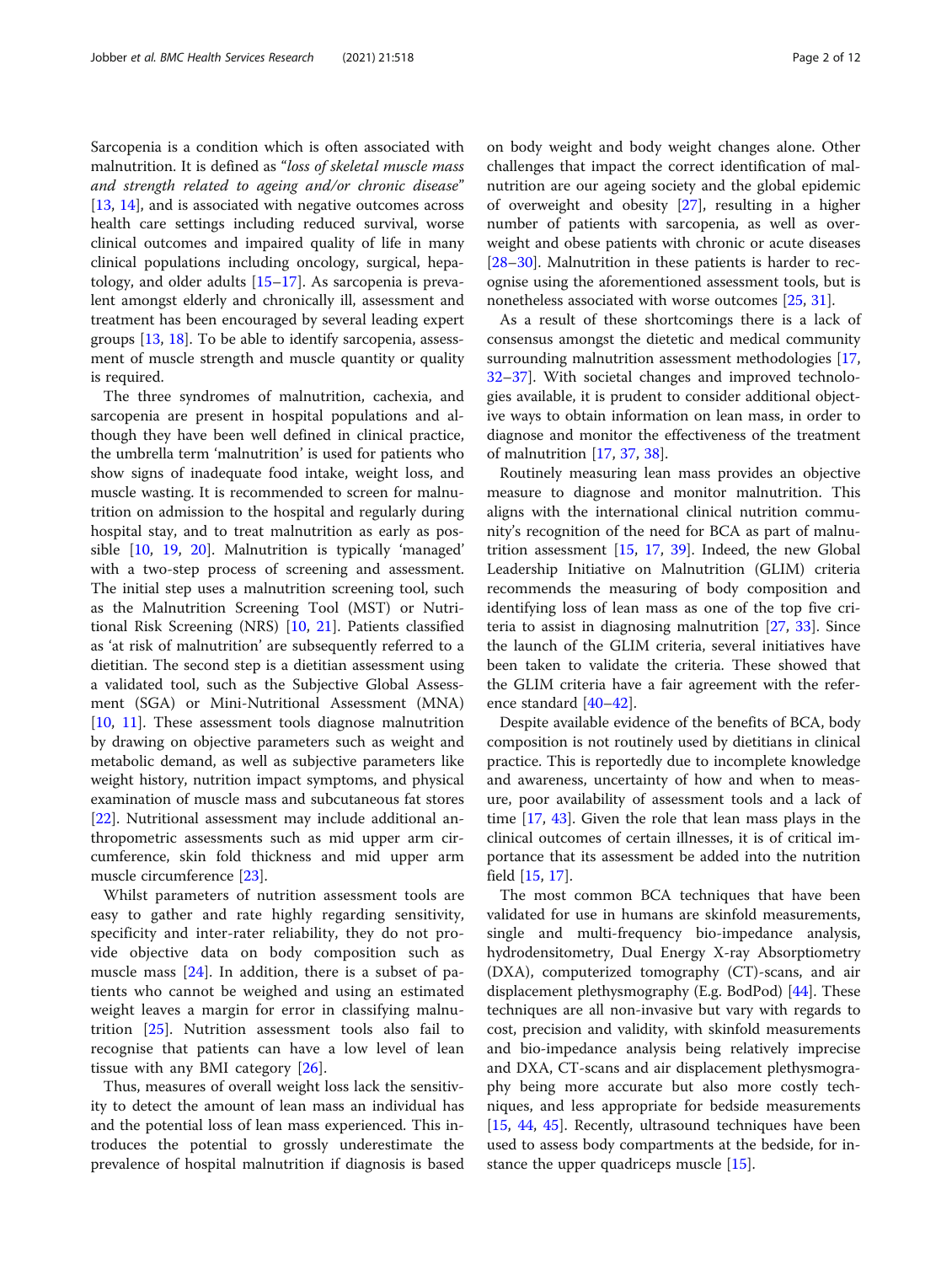It is widely recognised that the dissemination of information alone does not change practice  $[46]$  $[46]$ ; thus drawing on an implementation science methodology facilitating this change and adoption process  $[47]$  $[47]$ . This theory-driven approach guides the rigorous and systematic processes of evidence selection, adapting knowledge to the local context, understanding barriers and enablers to its use, selecting appropriate interventions to support its adoption, and monitoring and evaluating outcomes, as well as sustaining knowledge use, as outlined in the Knowledge-to-Action (KTA) framework [[48](#page-12-0)]. Within this framework additional theories, models, and frameworks can be applied to guide structured and systematic barrier identification and intervention selection, such as the Theoretical Domains Framework (TDF) and the Behaviour Change Wheel (BCW) [[49,](#page-12-0) [50\]](#page-12-0).

The aim of this project was to develop a departmentwide strategy to incorporate BCA by dietitians into routine clinical care in an 800-bed tertiary hospital in South-East Queensland (Australia) using an Implementation Science approach. To inform this process we planned to investigate the current local practices, competency, and attitudes of our departmental clinical dietitians with regards to the utilisation of BCA.

#### Methods

The study was declared as Exempt from Review – Not Research according to the Human Research Ethics Committee of Mater Research Institute – UQ Human Research Ethics Committee (Project ID: EXMT/MML/ 58778). All methods were carried out in accordance with relevant guidelines and regulations. Informed consent was obtained from all participants; instructions for survey completion indicated their completion implied consent.

This implementation planning project occurred in an 800-bed tertiary hospital in Brisbane, Australia. The hospital provides services to both private and public inpatients and outpatients and includes a variety of patient populations. At the start of this project (May 2017), The Dietetics and Foodservices department consisted of 20.55 full time equivalents (FTE) with 26 dietitians.

To develop our BCA implementation strategy we followed the KTA framework which is an iterative approach that allows building (Knowledge Creation) and application of knowledge (Action Cycle) [\[40](#page-12-0), [48,](#page-12-0) [51](#page-12-0)]. The Action Cycle was the focus of this work; with steps that can occur sequentially or concurrently and involve identification of the problem, assessing knowledge use determinants, evaluating the impact of knowledge use or outcomes, and ensuring sustainability  $[40]$  $[40]$ . The KTA is a 'process model' that guides the process of translating research into practice  $[48]$  $[48]$ . The KTA is flexible enough to enable some of the steps (e.g. 'assess barriers to knowledge use' and 'select, tailor, implement interventions') to be guided by further application of 'Determination Theories' (i.e TDF) [[50\]](#page-12-0) and 'Implementation Theories (Theories' (i.e. BCW) [[49\]](#page-12-0) to assess barriers and enablers and design suitable interventions [[51](#page-12-0)]. The TDF is used as a system for categorising and defining barriers, and the BCW as a system for guiding decisionmaking around designing behaviour change interventions based on the identified barriers.

Below, we outline the survey process which allowed determination of a dietetic departmental practices, competency, and attitudes. A survey was developed to assess barriers and enablers to BCA use within the dietetic department (Additional file [1\)](#page-10-0). Questions were designed by the authors to map against domains of the TDF [[50\]](#page-12-0). Questions covered knowledge attitudes on, and confidence in BCA device use, frequency and predicted time taken to use the devices, views on how it would change dietetic practice, and which patient cohorts would benefit from BCA, informed by current literature on barriers and enablers to undertaking BCA [\[43](#page-12-0)] and discussion within the research team. Each question also had an 'other' option. All department dietitians were invited to complete the survey via an email link to an online survey portal (Survey Monkey, San Mateo, CA, USA) in May 2018. The survey was open for two weeks and two reminders were sent prior to the closing date.

The results were summarised as frequencies and percentages of answers for each question. All authors reviewed the summarised survey results and tabulated the barriers and enablers identified (Table [1](#page-4-0)). This process involved an analysis using the TDF as the framework to categorise responses into domains; these responses were sorted into identified barriers and enablers, followed by documenting the source of the behaviour using the BCW (column 5), potential behaviour change techniques (BCT) in column 6, and finally, interventions designed drawing from the implementation science literature (column 7) [[49,](#page-12-0) [52\]](#page-12-0). Definitions of the BCW intervention components (column 5) are as follows: Education (Increasing knowledge or understanding); Persuasion (Using communication to induce positive or negative feelings or stimulate action); Incentivisation (Creating expectation of reward); Coercion (Creating expectation of punishment or cost); Training (Imparting skills); Restriction (Using rules to reduce the opportunity to engage in the target behaviour (or to increase the target behaviour by reducing the opportunity to engage in competing behaviours)); Environmental restructuring (Changing the physical or social context); Modelling (Providing an example for people to aspire to or imitate); and Enablement (Increasing means/reducing barriers to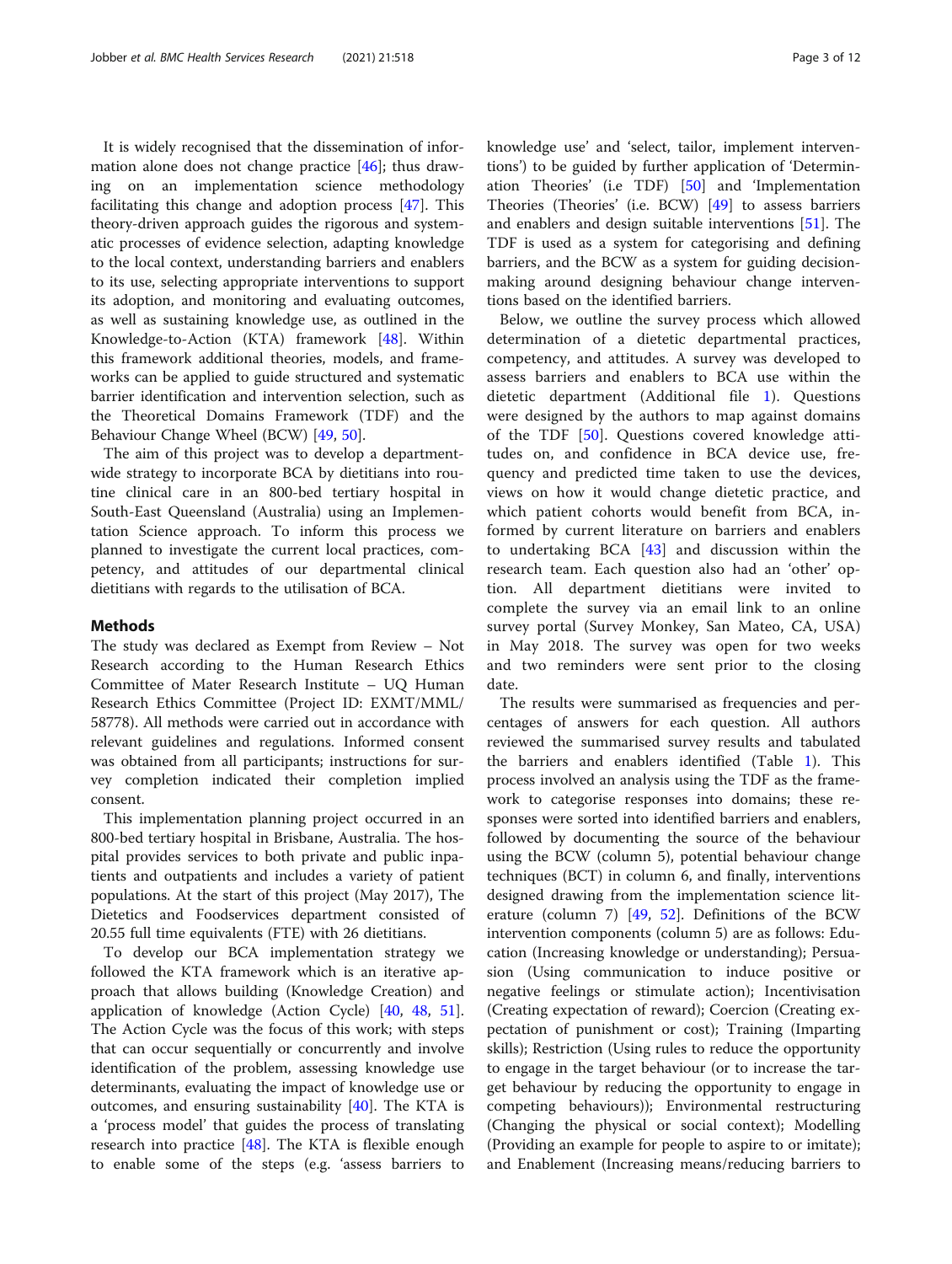<span id="page-4-0"></span>Table 1 Intervention mapping and operationalising after sorting of barriers and enablers to TDF domains from the dietitians surveyed

| <b>TDF</b> domain | n survey<br>auestion<br>respondents<br>(from $22$<br>dietitians) | Survey<br>identified<br><b>Barriers</b><br>(% who<br>reported barrier)                                                                                                                                                                                               | Survey identified<br><b>Enablers</b><br>(% who reported enablers)                                                                                                                                                                                                                                                                                                                                                                                                                  | <b>BCW</b><br>Intervention<br>components<br>and<br>intervention<br>definition                                                                                                                                   | Behaviour change<br>techniques (BCTs)                                                                                                                                                                                                                                                                                                                                                                                                                                                                                                                                                                                                                                                                                                                | Potential strategies,<br>operationalised as:                                                                                                                                                                                                                                                                                                                                                                                                                                                                                                                                                                                                                                                                                                                                                                                                                                                                                                                                                                                                                                                                                           |
|-------------------|------------------------------------------------------------------|----------------------------------------------------------------------------------------------------------------------------------------------------------------------------------------------------------------------------------------------------------------------|------------------------------------------------------------------------------------------------------------------------------------------------------------------------------------------------------------------------------------------------------------------------------------------------------------------------------------------------------------------------------------------------------------------------------------------------------------------------------------|-----------------------------------------------------------------------------------------------------------------------------------------------------------------------------------------------------------------|------------------------------------------------------------------------------------------------------------------------------------------------------------------------------------------------------------------------------------------------------------------------------------------------------------------------------------------------------------------------------------------------------------------------------------------------------------------------------------------------------------------------------------------------------------------------------------------------------------------------------------------------------------------------------------------------------------------------------------------------------|----------------------------------------------------------------------------------------------------------------------------------------------------------------------------------------------------------------------------------------------------------------------------------------------------------------------------------------------------------------------------------------------------------------------------------------------------------------------------------------------------------------------------------------------------------------------------------------------------------------------------------------------------------------------------------------------------------------------------------------------------------------------------------------------------------------------------------------------------------------------------------------------------------------------------------------------------------------------------------------------------------------------------------------------------------------------------------------------------------------------------------------|
| Knowledge         | 16                                                               | Unsure of clinical<br>areas BCA would<br>benefit<br>54.5% unsure<br>who to use on<br>50.0% unsure<br>when to do<br>50.0% unsure<br>what to do<br>45.5% unsure<br>how to interpret                                                                                    |                                                                                                                                                                                                                                                                                                                                                                                                                                                                                    | Psychological<br>capability<br>Education<br>Training                                                                                                                                                            | Increasing knowledge or<br>understanding:<br>E.g.<br>Feedback on the behaviour/<br>outcome(s) of the behaviour<br>Self-monitoring of behaviour/ of<br>outcome of behaviour<br>Prompts/cue<br>Information about social and<br>environmental consequences<br>Information about others'<br>approval<br>Imparting skills                                                                                                                                                                                                                                                                                                                                                                                                                                 | • PD sessions (KPI: $\geq$ 3/y, $\geq$ 15<br>attendees) (Topics: Body<br>Composition Assessment -<br>overview; Practical on how<br>to assess and interpret BCA;<br>Case Study - diagnosis and<br>follow up; Implementation<br>plan; Sarcopenia)<br>• Workshops to practice all<br>BCA procedures (KPI: $\geq$ 2/y, $\geq$<br>2 attendees)<br>• BPI and WAR updating<br>exercise by dietitians:<br>literature review and                                                                                                                                                                                                                                                                                                                                                                                                                                                                                                                                                                                                                                                                                                                |
|                   |                                                                  |                                                                                                                                                                                                                                                                      |                                                                                                                                                                                                                                                                                                                                                                                                                                                                                    | Enablement                                                                                                                                                                                                      | Reducing barriers to increase<br>capability or opportunity<br>(beyond education, training<br>and environmental<br>restructuring)<br>E.g.<br>Social support<br>Reduce negative emotions<br>Conserve mental resources<br>Self-monitoring of behaviour<br>and outcome of behaviour<br>Graded tasks<br>Adding objects to the<br>environment<br>Restructuring the social<br>environment<br>Focus on past success<br>Verbal persuasion about<br>capability<br>Self-reward<br>Goal setting (behaviour,<br>outcome)<br>Commitment<br>Action planning<br>Review behaviour and outcome<br>$q$ oal(s)<br>Discrepancy between current<br>behaviour and goal<br>Problem solving<br>Pros and cons<br>Monitoring of emotional<br>consequences<br>Anticipated regret | integrating evidence and<br>procedures into BPIs and<br><b>WARs</b><br>• Information sharing from<br>WARs and BPIs amongst<br>teams in the department<br>$\cdot$ Clinical champions $-6$<br>month graded WAR<br>adoption project using<br>accountability, peer<br>modelling and influence.<br>• Set goals on increasing<br>numbers of BCAs in eligible<br>patients in each area<br>• Feedback in department<br>meeting after 3 months, new<br>goal setting<br>· Use social support: peer<br>support within streams,<br>clinical champions assisting<br>and upskilling peers,<br>reporting in streams and<br>department meetings, BC<br>team members meeting<br>with individual staff<br>members and helping to get<br>body comp Ax running.<br>• Discussion and sufficient<br>preparation and support to<br>decrease negative emotions.<br>· Problem solving: provide<br>resources (lanyards, literature,<br>information folder)<br>• Monthly meetings including<br>mentoring to allow<br>reflection on wins; set<br>personal goals and rewards;<br>action planning (also<br>provided by 6 month project<br>plan with action planning) |
| Skills            | 16                                                               | 27.3% Don't know<br>how to use<br>18.2% Lack of<br>confidence (and<br>enabler)<br>18.2% Don't have<br>time to perform<br>Never use:<br>skinfold 90.9%,<br>BIS 81.8%,<br>handgrip 68.2%,<br>MUAC 68.2%<br>54.5% unsure<br>who to use on<br>50.0% unsure<br>when to do | Training and awareness in a<br>variety of areas<br>Had any training in BCA: 54.5%,<br>mostly in MUAC (40.9%);<br>skinfolds (40.9%%), BIS (22.7%);<br>DXA (4.5%)<br>The majority of the team are<br>aware that skinfold callipers<br>(68.2%), BIS device (77.3%),<br>handgrip dynamometer<br>(68.2%), and tape measures<br>(68.2%) are available. A smaller<br>number is aware of the<br>existence of a BIS scale (40.9%)<br>Confident to use skinfold<br>(4.5%), BIS (27.3%), MUAC | Reflective<br>motivation<br>(Cognitive/<br>interpersonal<br>skills)<br>Education<br>Persuasion<br>and/or<br>Incentivisation<br>and/or<br>Coercion<br>Physical<br>capability<br>(physical<br>skills)<br>Training | Increasing knowledge or<br>understanding<br>E.g. as above<br>Using communication to<br>induce positive or negative<br>feelings or stimulate action<br>E.g. Feedback on the behaviour/<br>on the outcome(s) of the<br>behaviour,<br>Focus on past success,<br>Verbal persuasion about<br>capability,<br>Persuasive source<br>Identity associated with<br>changed behaviour                                                                                                                                                                                                                                                                                                                                                                            | As above; incorporate some of<br>the information (in PD or in<br>mentoring) to tap persuasion:<br>· 'past' successes (report on<br>project process - either<br>champion or BC team),<br>· Goal setting and verbal<br>persuasion about capability<br>in mentoring<br>Incorporated into project<br>plan and engagement and<br>reporting strategy for and<br>with clinical champions (6<br>month project)                                                                                                                                                                                                                                                                                                                                                                                                                                                                                                                                                                                                                                                                                                                                 |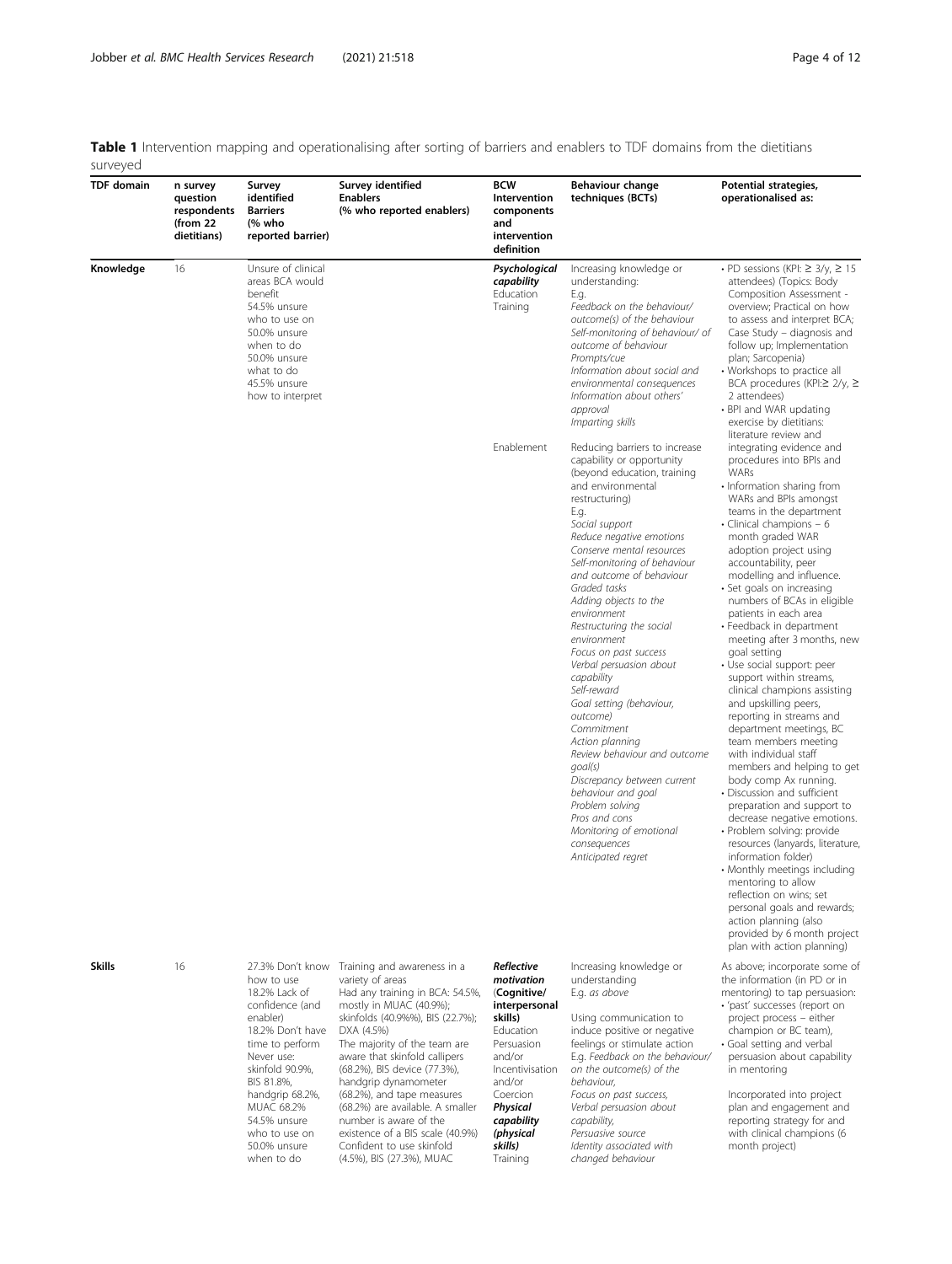Table 1 Intervention mapping and operationalising after sorting of barriers and enablers to TDF domains from the dietitians surveyed (Continued)

| <b>TDF</b> domain                               | n survey<br>question<br>respondents<br>(from 22<br>dietitians) | Survey<br>identified<br><b>Barriers</b><br>(% who<br>reported barrier)                                                                                                                     | Survey identified<br><b>Enablers</b><br>(% who reported enablers)                                                                                                                                                                                                                                                                                                                                        | <b>BCW</b><br>Intervention<br>components<br>and<br>intervention<br>definition      | Behaviour change<br>techniques (BCTs)                                                                                                                                                                                                                                                                                                                                                                                                                                                                                                  | Potential strategies,<br>operationalised as:                                                                                                                                                            |
|-------------------------------------------------|----------------------------------------------------------------|--------------------------------------------------------------------------------------------------------------------------------------------------------------------------------------------|----------------------------------------------------------------------------------------------------------------------------------------------------------------------------------------------------------------------------------------------------------------------------------------------------------------------------------------------------------------------------------------------------------|------------------------------------------------------------------------------------|----------------------------------------------------------------------------------------------------------------------------------------------------------------------------------------------------------------------------------------------------------------------------------------------------------------------------------------------------------------------------------------------------------------------------------------------------------------------------------------------------------------------------------------|---------------------------------------------------------------------------------------------------------------------------------------------------------------------------------------------------------|
|                                                 |                                                                | 50.0% unsure<br>what to do<br>45.5% unsure<br>how to interpret                                                                                                                             | (63.6%), PG-SGA (77.3%), hand-<br>grip (45.5%, tape measure<br>(68.2%)                                                                                                                                                                                                                                                                                                                                   | Enablement                                                                         | Identification of self as role<br>model.<br>Information about social and<br>environmental consequences,<br>Information about health<br>consequences,<br>Salience of consequences,<br>Information about others'<br>Social comparison                                                                                                                                                                                                                                                                                                    | As above, esp. technical skill<br>development                                                                                                                                                           |
|                                                 |                                                                |                                                                                                                                                                                            |                                                                                                                                                                                                                                                                                                                                                                                                          |                                                                                    | Creating expectation of reward<br>E.g.<br>Feedback on behaviour or<br>on the outcome(s) of behaviour,<br>Self-monitoring of behaviour or<br>outcome of behaviour,<br>Monitoring of (outcome of)<br>behaviour by others without<br>evidence of feedback,<br>Situation-specify reward,<br>Reward incompatible behaviour,<br>Reduce reward frequency,<br>Reward alternate behaviour,<br>Remove punishment,<br>Social reward,<br>Self-reward,<br>Behavioural contract,<br>Commitment.<br>Discrepancy between current<br>behaviour and goal |                                                                                                                                                                                                         |
|                                                 |                                                                |                                                                                                                                                                                            |                                                                                                                                                                                                                                                                                                                                                                                                          |                                                                                    | Creating expectation of<br>punishment or cost<br>As above                                                                                                                                                                                                                                                                                                                                                                                                                                                                              |                                                                                                                                                                                                         |
| Social/<br>professional<br>role and<br>identity | 6                                                              | 18.2%   think<br>these measures<br>are more<br>appropriate for<br>research<br>18.2% I do not<br>think these<br>measurements<br>are appropriate<br>for my area of<br>work                   |                                                                                                                                                                                                                                                                                                                                                                                                          | Reflective<br>motivation<br>Education<br>Persuasion<br>Incentivisation<br>Coercion | As 'Skills'                                                                                                                                                                                                                                                                                                                                                                                                                                                                                                                            | As above                                                                                                                                                                                                |
| <b>Beliefs about</b><br>capabilities            | 12                                                             | 27.3%   don't<br>think I could<br>perform these<br>measures<br>accurately<br>18.2%   do not<br>have time to<br>perform these<br>measurements                                               |                                                                                                                                                                                                                                                                                                                                                                                                          | Reflective<br>motivation<br>Education<br>Persuasion<br>Incentivisation<br>Coercion | As 'Skills'                                                                                                                                                                                                                                                                                                                                                                                                                                                                                                                            | As above, especially how to<br>be accurate<br>As above, especially workflow<br>practices (decide and discuss<br>as a team/s)                                                                            |
| <b>Beliefs about</b><br>consequences            | 5 (barriers)<br>19 (enablers)                                  | 13.6% Don't think<br>these<br>measurements<br>would benefit my<br>practice/tell me<br>anything new/<br>useful<br>9.0%   do not<br>expect these<br>measurements to<br>change my<br>practice | 77.3% Ability to more<br>accurately assess energy<br>requirements<br>72.3% Ability to provide<br>objective measures/ evaluations<br>of dietetic interventions<br>68.2% Assist in motivation (i.e.<br>to continue on weight loss<br>journey)<br>63.6% Would make practice<br>more interesting<br>54.5% Assist in persuading<br>patients to increase intake/<br>supplements<br>50.0% Assist in identifying | Reflective<br>motivation<br>Education<br>Persuasion<br>Incentivisation<br>Coercion | As 'Skills'                                                                                                                                                                                                                                                                                                                                                                                                                                                                                                                            | As above, especially reflected<br>in the BPIs and WARs - how<br>this may be clinically relevant<br>to measure and monitor; how<br>to make routine; how to<br>monitor; also areas for future<br>research |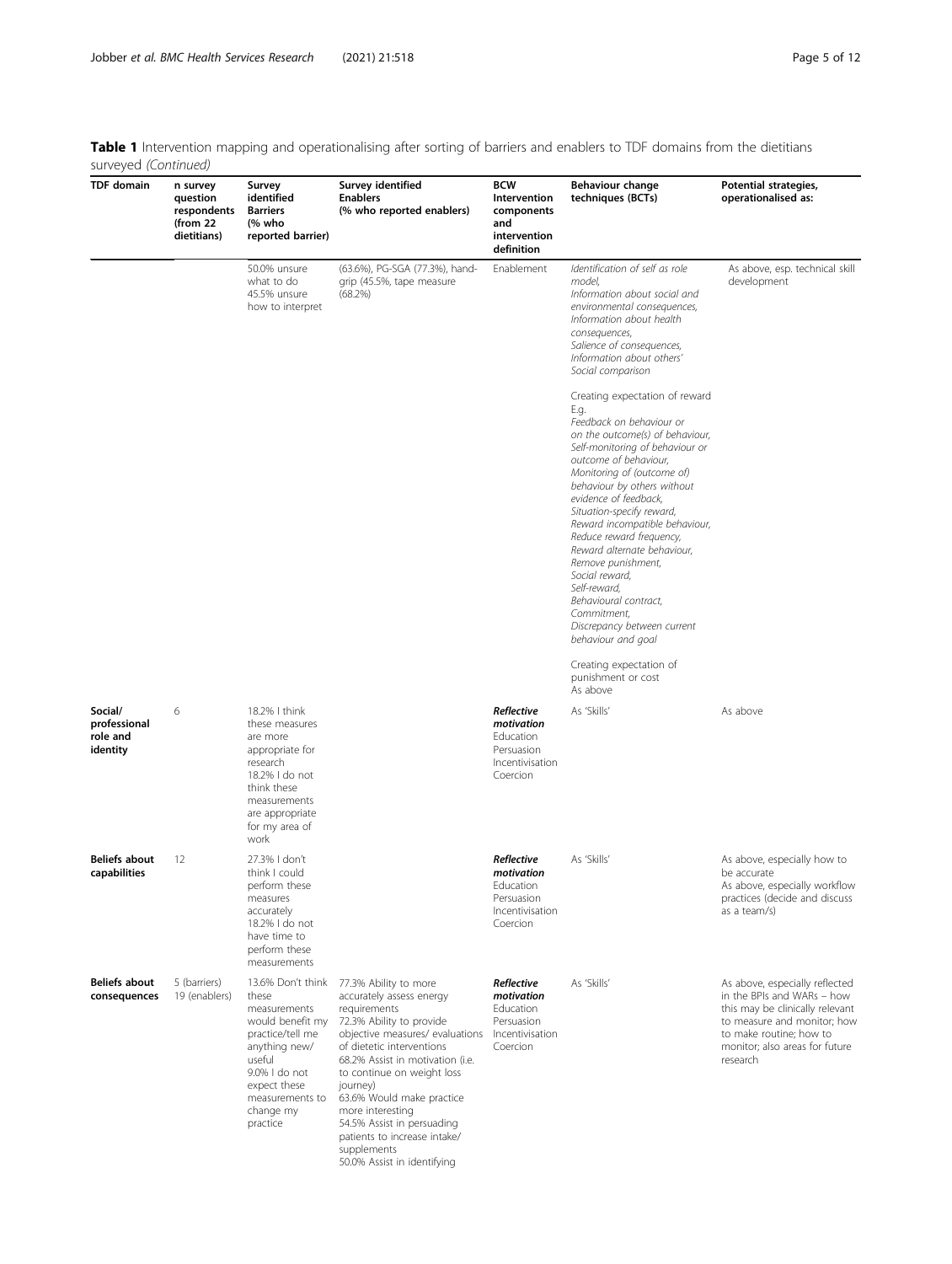Table 1 Intervention mapping and operationalising after sorting of barriers and enablers to TDF domains from the dietitians surveyed (Continued)

| surveyed (Communed)                               |                                                                |                                                                                                                                                                                                                                                                                                                                                                                                                             |                                                                                                                                                                                                                                             |                                                                                    |                                                                                                                                                                                                                                             |                                                                                                                                                              |
|---------------------------------------------------|----------------------------------------------------------------|-----------------------------------------------------------------------------------------------------------------------------------------------------------------------------------------------------------------------------------------------------------------------------------------------------------------------------------------------------------------------------------------------------------------------------|---------------------------------------------------------------------------------------------------------------------------------------------------------------------------------------------------------------------------------------------|------------------------------------------------------------------------------------|---------------------------------------------------------------------------------------------------------------------------------------------------------------------------------------------------------------------------------------------|--------------------------------------------------------------------------------------------------------------------------------------------------------------|
| <b>TDF</b> domain                                 | n survey<br>question<br>respondents<br>(from 22<br>dietitians) | Survey<br>identified<br><b>Barriers</b><br>(% who<br>reported barrier)                                                                                                                                                                                                                                                                                                                                                      | Survey identified<br><b>Enablers</b><br>(% who reported enablers)                                                                                                                                                                           | <b>BCW</b><br>Intervention<br>components<br>and<br>intervention<br>definition      | <b>Behaviour change</b><br>techniques (BCTs)                                                                                                                                                                                                | Potential strategies,<br>operationalised as:                                                                                                                 |
|                                                   |                                                                |                                                                                                                                                                                                                                                                                                                                                                                                                             | malnutrition<br>45.5% Would improve my<br>practice<br>22.7% Leverage for nasogastric<br>tubes<br>22.7% Leverage for pre-surgical<br>provision of enteral/parenteral<br>nutrition<br>4.5%With training and time<br>BCAs could become routine |                                                                                    |                                                                                                                                                                                                                                             |                                                                                                                                                              |
| Goals                                             | 16                                                             | 54.5% unsure<br>who to use on<br>50.0% unsure<br>when to do<br>50.0% unsure<br>what to do<br>45.5% unsure<br>how to interpret                                                                                                                                                                                                                                                                                               | 72.2% I would like to learn<br>more about BCA<br>68.2% I would like to apply<br>measurement of body<br>composition to my practice<br>4.5%Make results more<br>meaningful in practice<br>4.5% Applicable in some<br>patient groups           | Reflective<br>motivation<br>Education<br>Persuasion<br>Incentivisation<br>Coercion | As 'Skills'                                                                                                                                                                                                                                 | As above                                                                                                                                                     |
| Memory,<br>attention and<br>decision<br>processes | 16                                                             | 59.1% Not in my<br>daily routine<br>40.9% Hassle to<br>find reference<br>ranges<br>31.8% Too much<br>time to do<br>22.7%   forget<br>about doing or<br>scheduling a<br>measurement<br>4.5% Difficulties -<br>practicalities                                                                                                                                                                                                 | 4.5% Great that we will have<br>support to routinize                                                                                                                                                                                        | Psychological<br>capability<br>Education<br>Training<br>Enablement                 | As 'Knowledge'                                                                                                                                                                                                                              | As above, especially eventually<br>formalise a process of<br>documenting, trialling,<br>evaluation in each WAR; also<br>to consider new staff<br>orientation |
| Environmental<br>context and<br>resources         | 10<br>15                                                       | 31.8% We do not<br>have procedures<br>or forms to report<br>these<br>measurements<br>54.5%   don't<br>know how to<br>book these<br>devices<br>27.3%   don't<br>know where<br>these devices are<br>kept<br>18.2%   know<br>where these<br>devices are kept<br>but I don't know<br>how to get them<br>to the ward<br>18.2%   don't<br>have access to<br>the devices I<br>need to perform<br>body<br>composition<br>assessment | 4.5% If you can get access to<br>the peapod for routine<br>assessments that would be<br>great                                                                                                                                               | Physical<br>opportunity<br>Restrictions<br>Environmental<br>restructuring          | Using rules to reduce the<br>opportunity to engage in the<br>target behaviour (or to<br>increase the target behaviour<br>by reducing the opportunity<br>to engage in competing<br>behaviours)<br>Changing the physical or<br>social context | As above<br>As above, plus purchase of<br>new equipment; process of<br>storing; booking; transporting;<br>cleaning; lanyard ready<br>reckoners               |
| Social<br>influences                              | 13                                                             | 18.2% My peers<br>do not perform<br>these<br>measurements, so<br>why should I?<br>4.5% I think they<br>are burdensome<br>to patients                                                                                                                                                                                                                                                                                        | 4.5% I feel this would add value<br>to Dietitians and patient care in<br>relevant populations                                                                                                                                               | Social<br>opportunity<br>Restrictions<br>Persuasion                                | As above                                                                                                                                                                                                                                    | As above                                                                                                                                                     |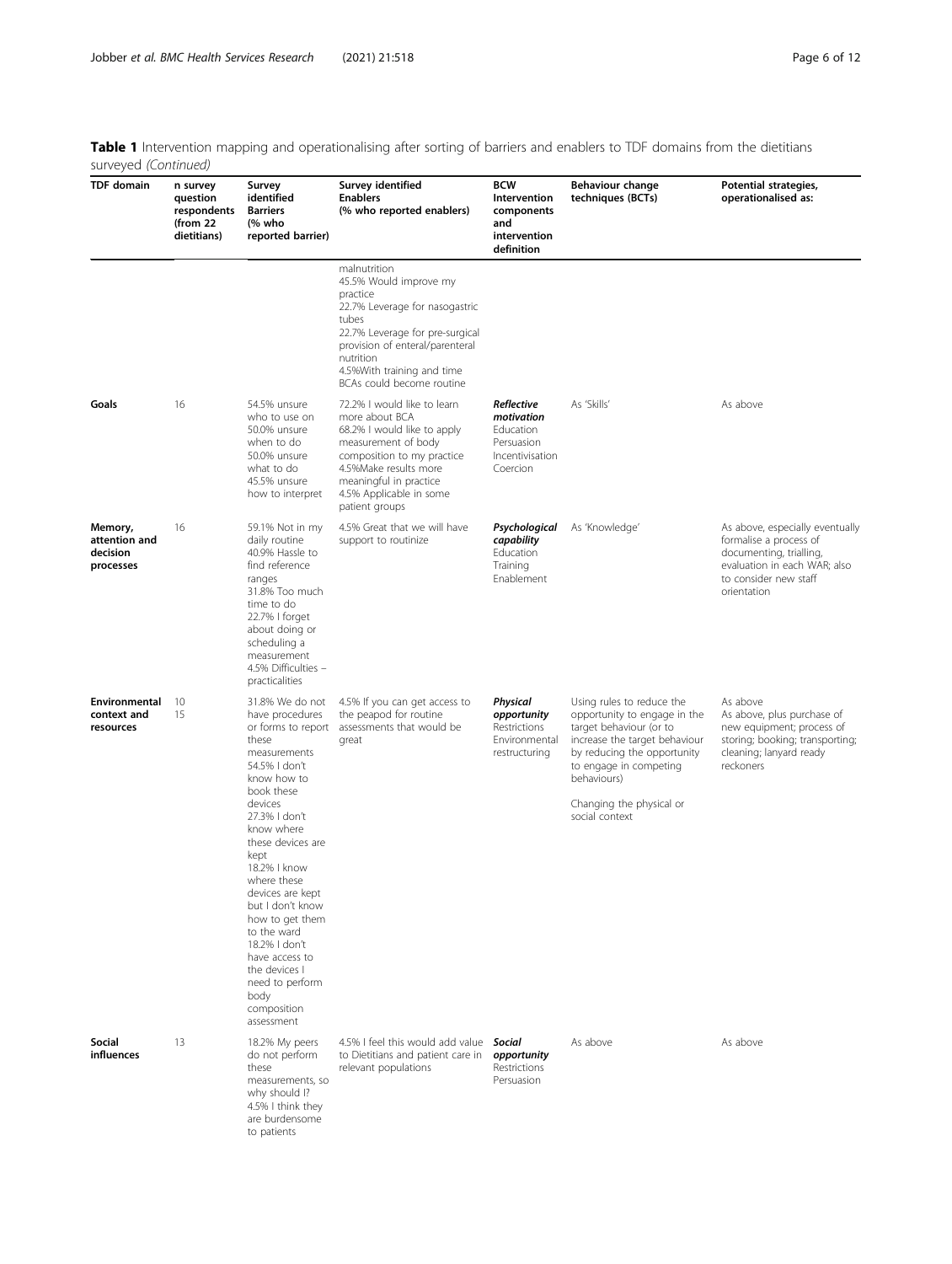Table 1 Intervention mapping and operationalising after sorting of barriers and enablers to TDF domains from the dietitians surveyed (Continued)

| <b>TDF</b> domain                | n survey<br>question<br>respondents<br>(from 22<br>dietitians) | Survey<br>identified<br><b>Barriers</b><br>(% who<br>reported barrier)                                                                                                              | Survey identified<br><b>Enablers</b><br>(% who reported enablers)                                                                                                                                                                                                                     | <b>BCW</b><br>Intervention<br>components<br>and<br>intervention<br>definition                                                            | Behaviour change<br>techniques (BCTs) | <b>Potential strategies,</b><br>operationalised as:                                                                                                                                                                                                                                                                                         |
|----------------------------------|----------------------------------------------------------------|-------------------------------------------------------------------------------------------------------------------------------------------------------------------------------------|---------------------------------------------------------------------------------------------------------------------------------------------------------------------------------------------------------------------------------------------------------------------------------------|------------------------------------------------------------------------------------------------------------------------------------------|---------------------------------------|---------------------------------------------------------------------------------------------------------------------------------------------------------------------------------------------------------------------------------------------------------------------------------------------------------------------------------------------|
| <b>Intentions</b>                | 18                                                             | 59.1% Not in my<br>daily routine<br>31.8%   never<br>think of doing<br>these<br>measurements<br>when I see or<br>evaluate a patient                                                 | 4.5%I would like to know more<br>about what technology we<br>have available and where it<br>would be applicable.<br>4.5%I would certainly consider<br>integrating into practice if and<br>where appropriate.<br>4.5% I would like to add these<br>measurements to my daily<br>routine | Reflective<br>motivation<br>Education<br>Persuasion<br>Incentivisation<br>Coercion                                                       | As 'Skills'                           | As above                                                                                                                                                                                                                                                                                                                                    |
| <b>Emotion</b>                   | 14                                                             | 27.3% Feel<br>stressed about<br>the time required<br>9.1% Don't want<br>to break device                                                                                             | 4.5% Keen to get started                                                                                                                                                                                                                                                              | <b>Automatic</b><br>motivation<br>Persuasion<br>Incentivisation<br>Coercion<br>Environmental<br>restructuring<br>Modelling<br>Enablement | As above                              | 'Operationalise and integrate'<br>into BAU; 6/12 clinical<br>champions project; reported<br>back at teams (EBP & Research<br>Dept meeting) – standing<br>agenda item; future reporting<br>ideas - Audit and feedback<br>(w/ outcomes/positive wins to<br>be shared)<br>Formalised as "Best BCA<br>adopter" – acknowledged at<br>end of year |
| Optimism                         | 19                                                             | 4.5% Unsure if it'll<br>be burdensome<br>to patients<br>4.5% Unsure how<br>receptive the<br>patients will be                                                                        | 63.6% Will make practice more<br>interesting<br>45.5% Would improve my<br>practice<br>4.5% May increase patients'<br>motivation to see me to get<br>results<br>4.5% I am ready – bring it on                                                                                          | Reflective<br>motivation<br>Education<br>Persuasion<br>Incentivisation<br>Coercion                                                       | As 'Skills'                           | As above, especially ensure<br>Monitor and reflect upon<br>benefits (e.g. for next 6<br>months as extra KPI for<br>reflection - actual measures or<br>ease of measuring outcomes<br>and patient process)                                                                                                                                    |
| Reinforcement 18                 |                                                                | 18.2% Nothing<br>that prompts me                                                                                                                                                    | 63.6% BCA team makes this<br>possible<br>54.5% More training would<br>prompt me<br>4.5% Integrate into WARs                                                                                                                                                                           | <b>Automatic</b><br>motivation<br>Persuasion<br>Incentivisation<br>Coercion<br>Environmental<br>restructuring<br>Modelling<br>Enablement | As above                              | Ensure prompts are<br>incorporated into standard<br>procedures and documents<br>(i.e. WARs) at end of 6/12 BCA<br>clinical champion project                                                                                                                                                                                                 |
| <b>Behavioural</b><br>regulation | 18                                                             | 45.5% I would<br>need to change<br>my practice<br>regarding<br>assessing<br>nutritional status<br>31.8% Would<br>need to change<br>practice<br>18.2% Happy with<br>the way I assess | 4.5% Happy to practice if<br>measurements will improve<br>patient care                                                                                                                                                                                                                | Psychological<br>capability<br>Education<br>Training<br>Enablement                                                                       | As 'Knowledge'                        | BPIs and WARS; especially<br>focussing on Ax of nutritional<br>status<br>Incorporate into standard<br>processes and procedures -<br>explore and refine with Dept<br>in subsequent PDs and Dept<br>meetings in a planned way                                                                                                                 |

BPI Best Practice Investigation; WAR Work Area Resource; Dept Department; PD professional development; BCA Body Composition Analysis; TDF Theoretical Domains Framework, Ax assessment, DXA Dual X-ray Absorptiometry

increase capability or opportunity) [[49](#page-12-0)]. Findings were refined through group discussion resulting in consensus, with subsequent operationalisation and prioritisation of strategies, listed in column 7, informed by BCTs in column 6. The group consisted of two clinician-researchers (one with expertise in implementation science and one in body composition) who were embedded in the department and three clinicians (including one senior team

nutritional status

leader) with an interest in body composition assessment and who also had a strong clinical understanding of the department.

### Results

Twenty-two of 26 dietitians (84.6%) completed the survey. As shown in Table [2](#page-8-0), more than half of clinicians had previous training in BCA, mostly in skinfold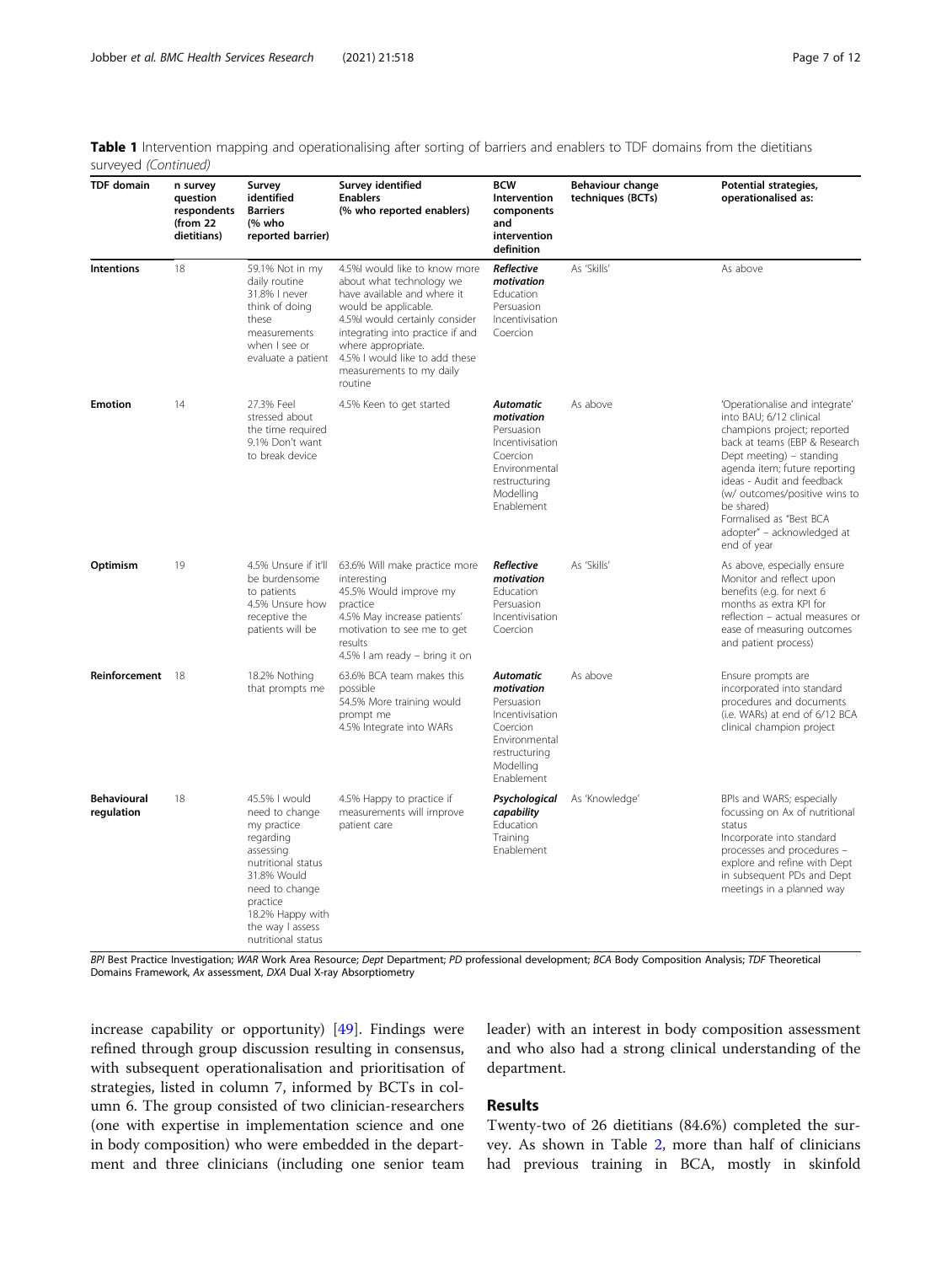<span id="page-8-0"></span>Table 2 Dietitian's prior training, awareness of available devices and confidence in performing body composition assessments

| % (n)                                                                                                     | <b>Dietitians</b> |  |  |
|-----------------------------------------------------------------------------------------------------------|-------------------|--|--|
| Response rate                                                                                             | 84.6 (22)         |  |  |
| Previous training in BCA use                                                                              |                   |  |  |
| Yes                                                                                                       | 54.5 (12)         |  |  |
| No                                                                                                        | 45.5 (10)         |  |  |
| Previous training in BCA devices                                                                          |                   |  |  |
| Skinfold callipers                                                                                        | 40.9 (9)          |  |  |
| Mid-upper arm circumference (MUAC)                                                                        | 40.9(9)           |  |  |
| Bioelectrical impedance spectroscopy (BIS)                                                                | 22.7(5)           |  |  |
| Dual x-ray absorptiometry (DXA)                                                                           | 4.5(1)            |  |  |
| Knowledge of available of devices and procedures in department                                            |                   |  |  |
| PG-SGA physical exam                                                                                      | 86.4 (19)         |  |  |
| <b>BIS</b>                                                                                                | 81.8 (18)         |  |  |
| Tape measures                                                                                             | 77.3 (17)         |  |  |
| Skinfold callipers                                                                                        | 68.2 (15)         |  |  |
| Handgrip dynamometer                                                                                      | 68.2 (15)         |  |  |
| 40.9 (9)<br>Bioelectrical impedance scale                                                                 |                   |  |  |
| Rating of confidence in using BCA devices or undertaking procedures<br>(extremely / reasonably confident) |                   |  |  |

| PG-SGA physical exam | 77.3 (17) |
|----------------------|-----------|
| Tape measures        | 68.2 (15) |
| MUAC.                | 63.6(14)  |
| Handgrip dynamometer | 45.5 (10) |
| <b>BIS</b>           | 27.3(6)   |
| Skinfold callipers   | 4.5(1)    |

BCA body composition assessment; BIS Bioelectrical impedance spectroscopy; DXA dual x-ray absorptiometry; MUAC mid upper arm circumference; PG-SGA patient generated subjective global assessment; REE resting energy expenditure

thickness and mid upper arm circumference (MUAC). Few had training in bioelectrical impedance spectroscopy (BIS) devices. The majority of clinicians were aware that skinfold calliper, BIS, PG-SGA physical exam, hand grip dynamometer and tape measure devices were available for use in their department. More clinicians felt confident using PG-SGA physical exam and tape measures with fewer feeling confident using the BIS, MUAC and handgrip devices and techniques. As seen in Fig. 1, the PG-SGA physical exam was the most common assessment reported to be performed, followed by the use of tape measures. The majority of clinicians reported that they never used skinfold measurement, BIS, MUAC or handgrip measures.

Dietitians' attitudes to use of BCA in routine practice were categorised barriers and enablers across TDF domains (Table [1\)](#page-4-0). Around half of the dietitians reported not being sure who (54.5%), when (50%), what to do (50%), or how to interpret (45.5%) BCAs (TDF domain -Knowledge). Further, between 68.2–100% of BCA techniques were not used in their practice (Skills). Broadly, in their daily practice, the dietitians noted that undertaking BCAs were not in their daily routine (Belief about Capabilities; Memory, attention and decision processes; Intentions). Almost half (45.5%) felt they would need to change their practice to incorporate BCA into their assessments (Memory, attention and decision processes) and 40.9% reported it would be a hassle to find references ranges (Behavioural Regulation).

However, positively, over two-thirds of dietitians were aware of most of the devices in the department (Skills), and felt adding BCA into their practice would have a positive effect on a range of activities, including assessment of energy requirements (77.3%), providing objective measures of their interventions (72.3%) (Beliefs about Consequences). A large majority of dietitians reported they would like to learn more about BCAs (72.2%)

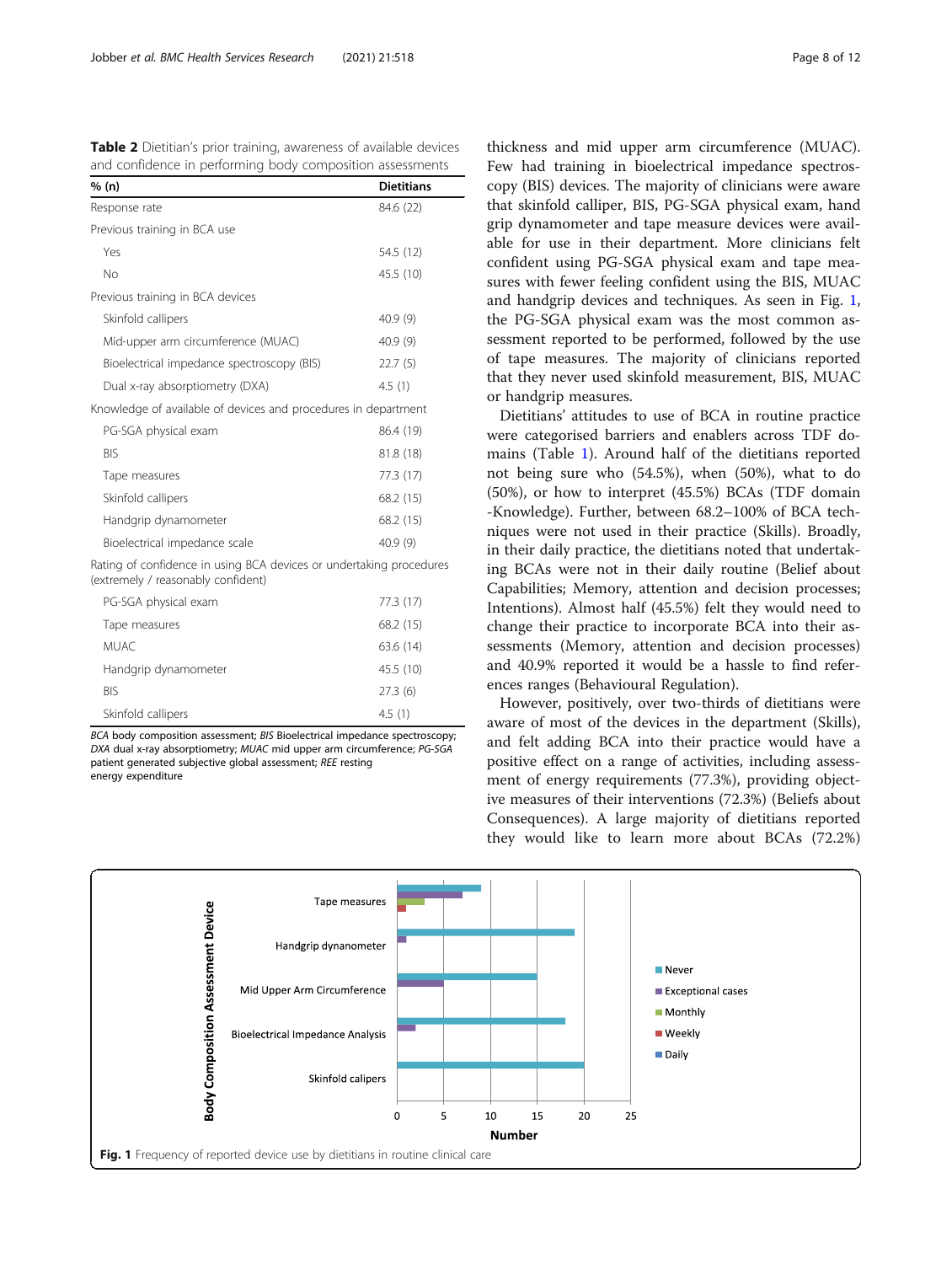and apply them in their practice (68.2%)(Goals), feeling it would make their practice more interesting (Optimism). The dietitians also agreed that the Body Composition team would make these changes possible (67.7%)(Reinforcement).

Table [1](#page-4-0) shows the mapping of the identified barriers and enablers (columns 2 and 3) to the TDF domains (column 1). Interventions and how these can be operationalised, drawing from the literature [[49,](#page-12-0) [52\]](#page-12-0) are in columns 4 and 5. Barriers to use of BCA within our department were identified in all TDF domains. Enablers included: Skills; Beliefs about consequences; Goals; Environmental context and resources; Social influences; Intentions; Optimism; Reinforcement.

Through the detailed mapping process, these are summarised in and operationalised in column 6 of Table [1](#page-4-0). They can broadly be grouped as: 1. Professional development strategy, 2. Body composition assessment clinical champion project, and 3. Departmental integration process.

#### **Discussion**

This study aimed to understand the attitudes, beliefs, and practices of clinicians in a tertiary hospital dietetics department regarding patients' BCA practices to inform a process of integrating these practices into routine clinical care. Most dietitians rarely used BCA with their patients in a systematic way. Barriers and enablers existed in many of the same TDF domains. Many dietitians felt unsure of their skills, when and how to systematically use these BCA techniques, and some questioned their benefit for particular clinical areas (E.g. neonatal care) and/or outside of research projects. However, many dietitians were optimistic about the potential this process would provide to enabling evidence-based practice and noted it would add to the strength of assessments, recommendations, and ability to detect malnutrition and other wasting syndromes, and to clinically relevant improvements within the delivery of medical nutrition therapy.

To our knowledge, this is the first study to investigate barriers and enablers to systematic adoption of BCA techniques into routine dietetic clinical practice. While many papers have promoted the use of BCA to detect malnutrition  $[10, 15, 17, 33, 36, 37]$  $[10, 15, 17, 33, 36, 37]$  $[10, 15, 17, 33, 36, 37]$  $[10, 15, 17, 33, 36, 37]$  $[10, 15, 17, 33, 36, 37]$  $[10, 15, 17, 33, 36, 37]$  $[10, 15, 17, 33, 36, 37]$  $[10, 15, 17, 33, 36, 37]$  $[10, 15, 17, 33, 36, 37]$  $[10, 15, 17, 33, 36, 37]$  $[10, 15, 17, 33, 36, 37]$  $[10, 15, 17, 33, 36, 37]$ , and specific studies described the application of these techniques in clinical areas (e.g. elderly [\[38\]](#page-12-0); liver failure [[53](#page-12-0)–[55](#page-12-0)]; oncology [[56,](#page-12-0) [57](#page-12-0)]; renal disease [[58\]](#page-12-0); and respiratory disease  $[32]$  $[32]$ ] none have applied this across a hospital dietetics department.

To our knowledge, only one study, by Reijnierse et al. (2017), documented barriers to BCA application in practice [\[43\]](#page-12-0). These were explored before and after a Dutch health professional training program on detection and management of sarcopenia [[43\]](#page-12-0). Barriers included lack

of availability of equipment, lack of knowledge, time constraints, and lack of collaboration with/awareness of other health professionals [\[43](#page-12-0)]. When Reijnierse's study was repeated in a similar sized cohort of Australian and New Zealand health professionals ( $n = 250$ ), as previously found, a lack of diagnostic tools was the main reason for not diagnosing sarcopenia [\[59](#page-12-0)]. Lack of sarcopenia awareness and lack of motivation among healthcare professionals were also common barriers [[43\]](#page-12-0). In addition to most of these, our study identified additional barriers relating to clinicians' beliefs about the applicability of the techniques, personal ability to undertake the assessments and confidence in their abilities to incorporate these into their daily practice. Our more extensive suite of barriers may have resulted from a more profession-specific/department-wide assessment rather than training attendees of varied professions [[43](#page-12-0), [59](#page-12-0)].

Moreover, applicability issues also relate to BCA validity issues when used with acutely or chronically ill patients. American Society for Parenteral and Enteral Nutrition's (ASPEN) recent systematic review showed minimal studies that have provided data on BCA in clinical populations. Out of BIA, DXA and ultrasound, DXA and CT scanning were recommended as 'gold standard', but the authors indicated that more research is required on the validity of BCA in specific patient populations [[36\]](#page-11-0).

Acknowledging the need for addressing all "bottlenecks" (barriers) in each phase of the implementation to ensure diagnosis and management of sarcopenia in daily practices, Reijnierse et al. (2017) highlight the need to draw on the implementation science literature in delivering effective interventions  $[43]$  $[43]$ . They highlight that this requires many factors such as acquisition of diagnostic measurement devices, reorganisation of care, collaboration between healthcare professionals, perceived needs and benefits of innovation and organizational factors [[43\]](#page-12-0). Accordingly, we have adopted an implementation science approach to ensure we systematically select interventions that align with identified barriers and en-hance existing enablers [[48](#page-12-0)–[50](#page-12-0)].

Following the operationalisation of the evidenceinformed strategies to overcome the identified barriers and enablers, our team will progress the overarching interventions of upskilling (professional development strategy), modelling and reducing fear of change (clinical champion project) and embedding as usual practice (departmental integration) the use of BCA to complete a full 'action cycle' of the KTA [\[49,](#page-12-0) [52\]](#page-12-0). The details of these strategies are described in Table [1](#page-4-0) (column 6). We will repeat our departmental survey in mid-2020 to reassess adoption of, (perceived) competency in, and attitudes of clinical dietitians towards the utilisation of BCA devices within our department.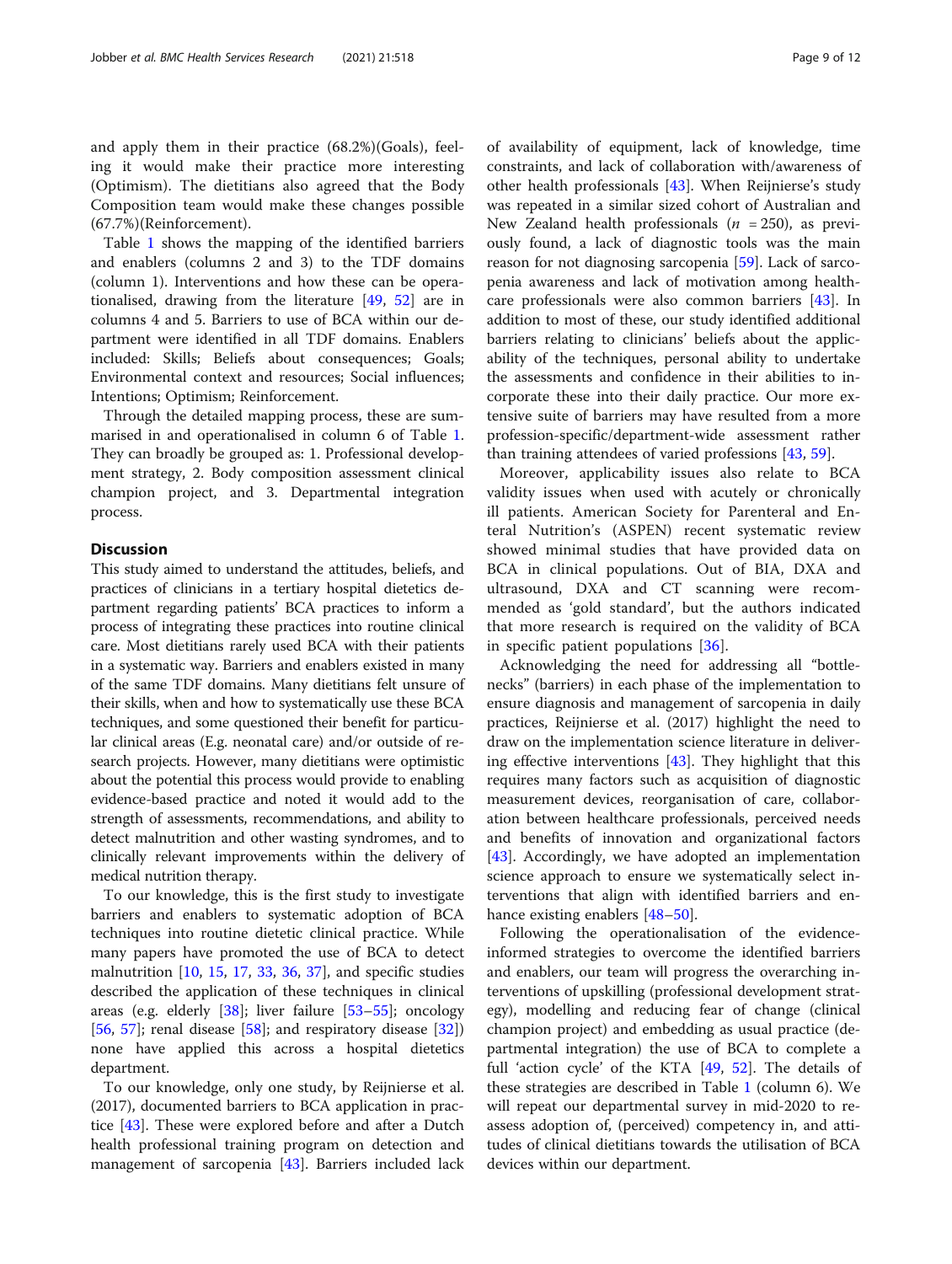<span id="page-10-0"></span>A study strength included the use of implementation science methodology and frameworks (KTA, TDF, BCW) [[48](#page-12-0)–[50\]](#page-12-0) to map and inform our strategy. Many solutions may appear 'common sense' but the systematic assessment and rigour provided by the process provides confidence in the findings and interventions. The survey revealed numerous barriers and enablers to the adoption of BCA in routine clinical care. A greater understanding and/or a wider selection of barriers may have been identified through more qualitative approaches (E.g. focus groups, interviews). However, the methodological approaches were pragmatically chosen to be administered and analysed within routine practice without additional funding. The barriers and enablers identified may reflect specific local departmental issues and may not be generalisable to all sites. However, it is likely that many of these issues are common to other Australian and international sites, as highlighted by Reijnierse [\[43](#page-12-0)] and Yeung [[59\]](#page-12-0) and colleagues. Study limitations include potential reporting bias or answers reflecting social desirability despite being an anonymous due to the small team size, barriers not existing in the TDF domains allocated to them in the survey, plus lack of data on time burden for dietitians of performing measurements, booking devices, and carrying devices to clinics or wards. We also lack data on objective clinical practice change, resultant clinical outcomes, and cost-effectiveness. Another limitation is the potential impact of knowledge and practice loss with staff turnover; however this was attempted to be circumvented with handover and orientation processes.

## Conclusions

In summary, malnutrition is associated with poorer clinical outcomes in hospitalised patients. BCA devices can be a useful addition to routine clinical care to detect muscle loss that can otherwise be undetected in current malnutrition screening and assessment processes. However, we identified numerous health professional, team, and organisational barriers to the systematic adoption of these processes. Through a process of barrier analysis and intervention mapping within an implementation science framework we have designed three-pronged strategy of dietitian upskilling, embedding and evaluating, and management-endorsement and support to facilitate adoption of practices that will support evidence-based care for these patients. Our next step will be to assess the process of implementation of BCA into routine dietetic practise in our hospital department and its impact on practices, competency, and attitudes of our departmental clinical dietitians with regards to the utilisation of BCA.

#### Abbreviations

BCA: Body Composition Assessment; BCW: Behaviour Change Wheel; BIS: Bioelectrical Impedance Spectroscopy; DXA: Dual Energy X-ray Absorptiometry; FTE: Full Time Equivalents; GLIM: Global Leadership Initiative on Malnutrition; KTA: Knowledge to Action; MUAC: Mid Upper Arm Circumference; MUST: Malnutrition Universal Screening Tool; MST: Malnutrition Screening Tool; PG-SGA: Patient-Generated Subjective Global Assessment; SGA: Subjective Global Assessment; TDF: Theoretical Domains Framework

#### Supplementary Information

The online version contains supplementary material available at [https://doi.](https://doi.org/10.1186/s12913-021-06375-7) [org/10.1186/s12913-021-06375-7.](https://doi.org/10.1186/s12913-021-06375-7)

Additional file 1.

#### Acknowledgements

Queensland Health - Health Research Fellowship funding (2015-2020).

#### Authors' contributions

All authors have participated sufficiently in the article to take public responsibility for the content. Chloe Jobber was responsible for collecting and analysing data, interpreting results, writing the manuscript. A/Prof Shelley Wilkinson (corresponding author) and Dr. Barbara van der Meij were responsible for study design, project coordination, data interpretation and manuscript preparation. Elyssa Hughes was responsible for collecting and analysing data, and reviewing the manuscript. Fiona Nave was responsible for collecting data, coordinating the project, and reviewing the manuscript. The author(s) read and approved the final manuscript.

#### Funding

Dr. Shelley Wilkinson was supported by a Queensland Government Department of Health- Health Research Fellowship.

#### Availability of data and materials

The datasets used and/or analysed during the current study are available from the corresponding author on reasonable request.

#### Declarations

#### Ethics approval and consent to participate

The study was declared as Exempt from Review – Not Research according to the Human Research Ethics Committee of Mater Research Institute – UQ Human Research Ethics Committee (Project ID: EXMT/MML/58778). All methods were carried out in accordance with relevant guidelines and regulations. Informed consent was obtained from all participants; instructions for survey completion indicated their completion implied consent.

#### Consent for publication

Not applicable.

#### Competing interests

The authors declare that they have no competing interests.

#### Author details

<sup>1</sup>Department of Dietetics & Foodservices, Mater Health, South Brisbane, Queensland, Australia. <sup>2</sup>School of Human Movement and Nutrition Sciences, The University of Queensland, Brisbane, Queensland 4072, Australia. <sup>3</sup>Nutrition & Dietetics, Mater Research Institute - The University of Queensland, Brisbane, Queensland, Australia. <sup>4</sup>Department of Nutrition and Dietetics, Logan Hospital, Meadowbrook, Queensland, Australia. <sup>5</sup>Bond University Nutrition and Dietetics Research Group, Gold Coast, Queensland, Australia.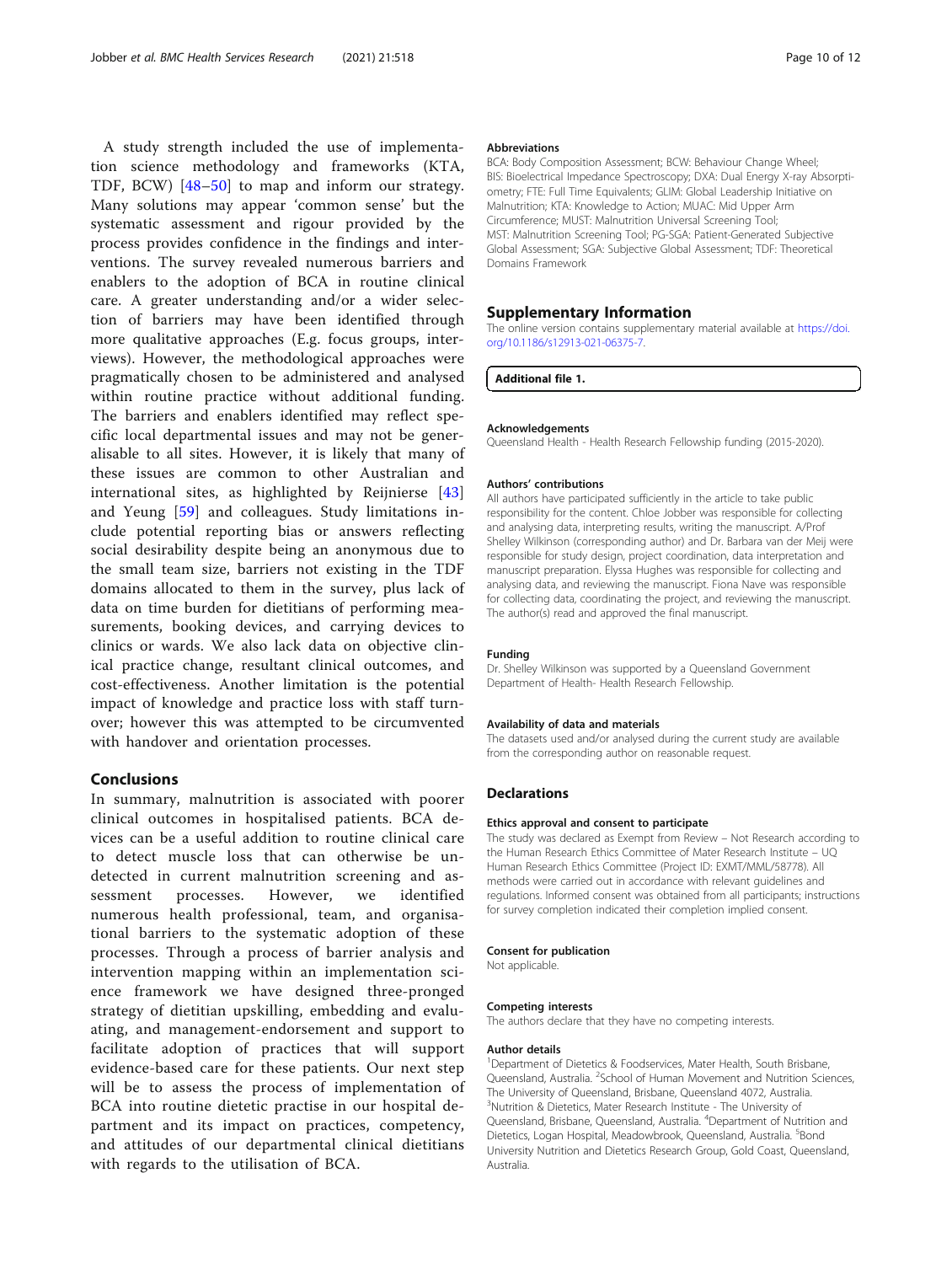#### <span id="page-11-0"></span>Received: 23 November 2020 Accepted: 8 April 2021 Published online: 28 May 2021

#### References

- 1. Barker L, Gout B, Crowe T. Hospital malnutrition: prevalence, identification and impact on patients and the healthcare system. Int J Environ Res Public Health. 2011;8(2):514–27. <https://doi.org/10.3390/ijerph8020514>.
- Lim SLOK, Chan YH, Loke WC, Ferguson M, Daniels L. Malnutrition and its impact on cost of hospitalization, length of stay, readmission and 3-year mortality. Clin Nutr. 2012;31(3):345-50. Malnutrition and its impact on cost of hospitalization, length of stay, readmission and 3-year mortality. Clin Nutr. 2012;31(3):345–50. [https://doi.org/10.1016/j.clnu.2011.11.001.](https://doi.org/10.1016/j.clnu.2011.11.001)
- 3. Correia M, Perman M, Waitzberg D. Hospital malnutrition in Latin America: a systematic review. Hospital malnutrition in Latin America: A systematic review. Clin Nutr. 2017;36(4):958–67.
- 4. Agarwal E, Ferguson M, Banks M, Bauer J, Capra S, Isenring E. Nutritional status and dietary intake of acute care patients: results from the nutrition care day survey. Clin Nutr. 2012;31(1):41–7. [https://doi.org/10.1016/j.clnu.2](https://doi.org/10.1016/j.clnu.2011.08.002) [011.08.002](https://doi.org/10.1016/j.clnu.2011.08.002).
- 5. Ryan A, Power D, Daly L, Cushen S, Ní Bhuachalla Ē, Prado C. Cancerassociated malnutrition, cachexia and sarcopenia: the skeleton in the hospital closet 40 years later. Proc Nutr Soc. 2016;75(2):199–211. [https://doi.](https://doi.org/10.1017/S002966511500419X) [org/10.1017/S002966511500419X](https://doi.org/10.1017/S002966511500419X).
- Peterson S, Braunschweig C. Prevalence of Sarcopenia and Associated Outcomes in the Clinical Setting. Nutr Clin Pract. 2016;31(1):40–8. [https://](https://doi.org/10.1177/0884533615622537) [doi.org/10.1177/0884533615622537.](https://doi.org/10.1177/0884533615622537)
- 7. Gingrich A, Volkert D, Kiesswetter E, Thomanek M, Bach S, Sieber C, et al. Prevalence and overlap of sarcopenia, frailty, cachexia and malnutrition in older medical inpatients. BMC Geriatr. 2019;19(1):120. [https://doi.org/10.11](https://doi.org/10.1186/s12877-019-1115-1) [86/s12877-019-1115-1](https://doi.org/10.1186/s12877-019-1115-1).
- 8. De Waele E, Demol J, Caccialanza R, Cotogni P, Spapen H, Malbrain M, et al. Unidentified cachexia patients in the oncologic setting: Cachexia UFOs do exist. Nutrition. 2019;63–64:200–4.
- 9. von Haehling S, Anker M, Anker S. Prevalence and clinical impact of cachexia in chronic illness in Europe, USA, and Japan: facts and numbers update. J Cachexia Sarcopenia Muscle. 2016;7(5):507–9. [https://doi.org/10.1](https://doi.org/10.1002/jcsm.12167) [002/jcsm.12167.](https://doi.org/10.1002/jcsm.12167)
- 10. Cederholm T, Barazzoni R, Austin P, Ballmer P, Biolo G, Bischoff S, et al. ESPE N guidelines on definitions and terminology of clinical nutrition. Clin Nutr. 2017;36(1):49–64. <https://doi.org/10.1016/j.clnu.2016.09.004>.
- 11. Kellett J, Kyle G, Itsiopoulos C, Naunton M, Luff N. Malnutrition: the importance of identification, documentation, and coding in the acute care setting. J Nutr Metab. 2016;2016:9026098.
- 12. Cederholm T, Jensen G. To create a consensus on malnutrition diagnostic criteria: a report from the global leadership initiative on malnutrition (GLIM) meeting at the ESPEN congress. Clin Nutr. 2017;36(1):7–10. [https://doi.org/1](https://doi.org/10.1016/j.clnu.2016.12.001) [0.1016/j.clnu.2016.12.001](https://doi.org/10.1016/j.clnu.2016.12.001).
- 13. Cruz-Jentoft A, Bahat G, Bauer J, Boirie Y, Bruyere O, Cederholm T, et al. Sarcopenia: revised European consensus on definition and diagnosis. Age Ageing. 2019;48(1):16–31. [https://doi.org/10.1093/ageing/afy169.](https://doi.org/10.1093/ageing/afy169)
- 14. Bauer J, Morley J, Schols A, Ferrucci L, Cruz-Jentoft A, Dent E, et al. Sarcopenia: a time for action. An SCWD Position Paper. J Cachexia Sarcopenia Muscle. 2019;10(5):956–61. [https://doi.org/10.1002/jcsm.12483.](https://doi.org/10.1002/jcsm.12483)
- 15. Earthman CP. Body composition tools for assessment of adult malnutrition at the bedside: a tutorial on research considerations and clinical applications. JPEN J Parenter Enteral Nutr. 2015;39(7):787–822. [https://doi.](https://doi.org/10.1177/0148607115595227) [org/10.1177/0148607115595227.](https://doi.org/10.1177/0148607115595227)
- 16. Martin L, Gioulbasanis I, Senesse P, Baracos V. Cancer-associated malnutrition and CT-defined sarcopenia and Myosteatosis are endemic in overweight and obese patients. JPEN J Parenter Enteral Nutr. 2019.
- 17. Deutz NEP, Ashurst I, Ballesteros MD, Bear DE, Cruz-Jentoft AJ, Genton L, et al. The underappreciated role of low muscle mass in the Management of Malnutrition. J Am Med Dir Assoc. 2019;20(1):22–7. [https://doi.org/10.1016/j.](https://doi.org/10.1016/j.jamda.2018.11.021) [jamda.2018.11.021](https://doi.org/10.1016/j.jamda.2018.11.021).
- 18. Beaudart C, Rolland Y, Cruz-Jentoft A, Bauer J, Sieber C, Cooper C, et al. Assessment of muscle function and physical performance in daily clinical practice: a position paper endorsed by the European Society for Clinical and Economic Aspects of osteoporosis, osteoarthritis and musculoskeletal diseases (ESCEO). Calcif Tissue Int. 2019;105(1):1–14. [https://doi.org/10.1007/](https://doi.org/10.1007/s00223-019-00545-w) [s00223-019-00545-w.](https://doi.org/10.1007/s00223-019-00545-w)
- 19. Arends J, Bachmann P, Baracos V, Barthelemy N, Bertz H, Bozzetti F, et al. ESPEN guidelines on nutrition in cancer patients. Clin Nutr. 2017;36(1):11–48. [https://doi.org/10.1016/j.clnu.2016.07.015.](https://doi.org/10.1016/j.clnu.2016.07.015)
- 20. White J, Guenter P, Jensen G, Malone A, Schofield M, Academy malnutrition work group, et al. Consensus statement: Academy of Nutrition and Dietetics and American Society for Parenteral and Enteral Nutrition: characteristics recommended for the identification and documentation of adult malnutrition (undernutrition). J Parenter Enteral Nutr. 2012;36(3):275–83.
- 21. Ferguson M, Capra S, Bauer J, Banks M. Development of a valid and reliable malnutrition screening tool for adult acute hospital patients. Nutrition. 1999; 15(6):458–64. [https://doi.org/10.1016/S0899-9007\(99\)00084-2.](https://doi.org/10.1016/S0899-9007(99)00084-2)
- 22. Bauer J, Capra S, Ferguson M. Use of the scored Patient-Generated Subjective Global Assessment (PG-SGA) as a nutrition assessment tool in patients with cancer. EJCN. 2002;56(8):779–85. [https://doi.org/10.1038/sj.](https://doi.org/10.1038/sj.ejcn.1601412) [ejcn.1601412.](https://doi.org/10.1038/sj.ejcn.1601412)
- 23. BAPEN. (2020) NAhwboun-sa-a-pn-asAN. Nutritional Assessment 2020 [cited 2020 November 10]. Available from: [https://www.bapen.org.uk/nutrition](https://www.bapen.org.uk/nutrition-support/assessment-and-planning/nutritional-assessment?showall=1)[support/assessment-and-planning/nutritional-assessment?showall=1](https://www.bapen.org.uk/nutrition-support/assessment-and-planning/nutritional-assessment?showall=1).
- 24. Kyle UG, Morabia A, Slosman DO, Mensi N, Unger P, Pichard C. Contribution of body composition to nutritional assessment at hospital admission in 995 patients: a controlled population study. Br J Nutr. 2001;86(6):725–31. [https://](https://doi.org/10.1079/BJN2001470) [doi.org/10.1079/BJN2001470.](https://doi.org/10.1079/BJN2001470)
- 25. Benítez Brito N, Suárez Llanos J, Fuentes Ferrer M, Oliva García J, Delgado Brito I, Pereyra-García Castro F, et al. Relationship between Mid-Upper Arm Circumference and Body Mass Index in Inpatients. PloS one. 2016;11(8): e0160480.
- 26. Martin L, Birdsell L, Macdonald N, Reiman T, Clandinin M, McCargar L, et al. Cancer cachexia in the age of obesity: skeletal muscle depletion is a powerful prognostic factor, independent of body mass index. J Clin Oncol. 2013;31(12):1539–47. [https://doi.org/10.1200/JCO.2012.45.2722.](https://doi.org/10.1200/JCO.2012.45.2722)
- 27. Cederholm T, Bosaeus I, Barazzoni R, Bauer J, Van Gossum A, Klek S, et al. Diagnostic criteria for malnutrition - An ESPEN Consensus Statement Clinical nutrition. 2015;34(3):335–40. [https://doi.org/10.1016/j.clnu.2015.03.001.](https://doi.org/10.1016/j.clnu.2015.03.001)
- 28. Martin L, Gioulbasanis I, Senesse P, Baracos V. Cancer-associated malnutrition and CT-defined sarcopenia and Myosteatosis are endemic in overweight and obese patients. J Parenter Enter Nutr. 2020;44(2):227–38. <https://doi.org/10.1002/jpen.1597>.
- 29. Vest A, Chan M, Deswal A, Givertz M, Lekavich C, Lennie T, et al. Nutrition, Obesity, and Cachexia in Patients With Heart Failure: A Consensus Statement from the Heart Failure Society of America Scientific Statements Committee. J Card Fail. 2019;25(5):380–400.
- 30. Ooi P, Hager A, Mazurak V, Dajani K, Bhargava R, Gilmour S, et al. Sarcopenia in chronic liver disease: impact on outcomes. Liver Transpl. 2019;25(9):1422– 38. [https://doi.org/10.1002/lt.25591.](https://doi.org/10.1002/lt.25591)
- 31. World Health Organization. Overweight and obesity 2018. [Available from: [https://www.who.int/news-room/fact-sheets/detail/obesity-and](https://www.who.int/news-room/fact-sheets/detail/obesity-and-overweight)[overweight.](https://www.who.int/news-room/fact-sheets/detail/obesity-and-overweight)
- 32. Walter-Kroker A, Kroker A, Mattiucci-Guehlke M, Glaab T. A practical guide to bioelectrical impedance analysis using the example of chronic obstructive pulmonary disease. Nutr J. 2011;10(1):35. [https://doi.org/10.1186/1475-2](https://doi.org/10.1186/1475-2891-10-35) [891-10-35.](https://doi.org/10.1186/1475-2891-10-35)
- 33. Cederholm T, Jensen GL, Correia M, Gonzalez MC, Fukushima R, Higashiguchi T, et al. GLIM criteria for the diagnosis of malnutrition - a consensus report from the global clinical nutrition community. Clin Nutr. 2019;38(1):1–9. [https://doi.org/10.1016/j.clnu.2018.08.002.](https://doi.org/10.1016/j.clnu.2018.08.002)
- 34. Kyle U, Morabia A, Slosman D, Mensi N, Unger P, Pichard C. Contribution of body composition to nutritional assessment at hospital admission in 995 patients: a controlled population study. Br J Nutr. 2001;86(6):725–31. [https://](https://doi.org/10.1079/BJN2001470) [doi.org/10.1079/BJN2001470.](https://doi.org/10.1079/BJN2001470)
- 35. Kyle U, Pirlich M, Lochs H, Schuetz T, Pichard C. Increased length of hospital stay in underweight and overweight patients at hospital admission: a controlled population study. Clin Nutr. 2005;24(1):133–42. [https://doi.org/1](https://doi.org/10.1016/j.clnu.2004.08.012) [0.1016/j.clnu.2004.08.012](https://doi.org/10.1016/j.clnu.2004.08.012).
- 36. Sheean P, Gonzalez M, Prado C, McKeever L, Hall A, Braunschweig C. American Society for Parenteral and Enteral Nutrition clinical guidelines: the validity of body composition assessment in clinical populations. JPEN J Parenter Enteral Nutr. 2019;44(1):12–43.
- 37. Thibault R, Pichard C. The evaluation of body composition: a useful tool for clinical practice. Ann Nutri Metab. 2012;60(1):6–16. [https://doi.org/10.1159/](https://doi.org/10.1159/000334879) [000334879](https://doi.org/10.1159/000334879).